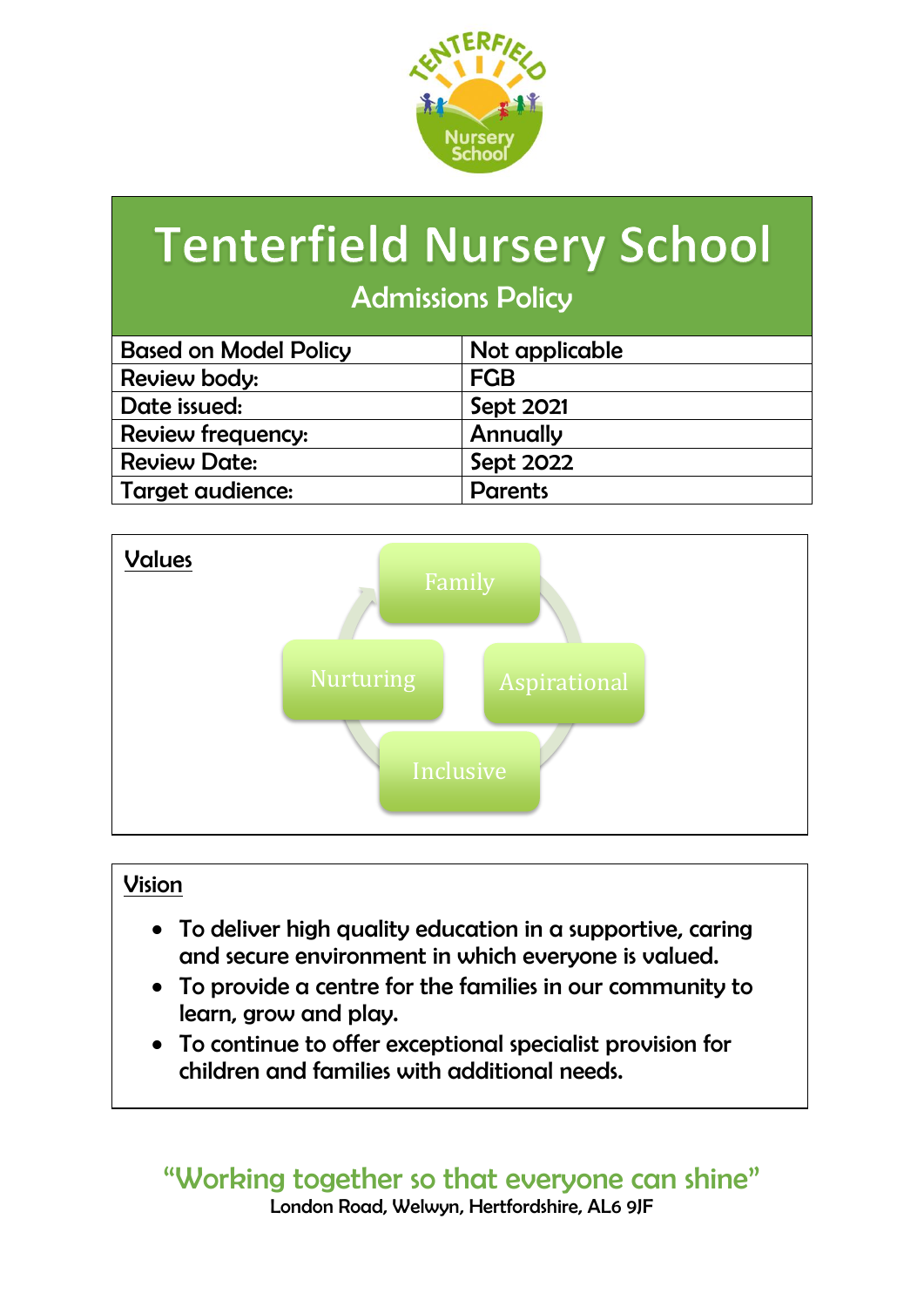

# **Contents**

- 1. Rationale
- 2. Policy
	- 2.1 Criteria for Admissions to Tenterfield Nursery School
	- 2.2 Application Process
	- 2.3 Timeline for Applications
	- 2.4 Continuing Interest
	- 2.5 In-Year Applications
	- 2.6 Allocation of morning/afternoon sessions
	- 2.7 30 hours free childcare
	- 2.8 Tenterfield Twos Admissions
	- 2.9 Additional hours (fee paying) and wraparound
- 3. Roles and Responsibilities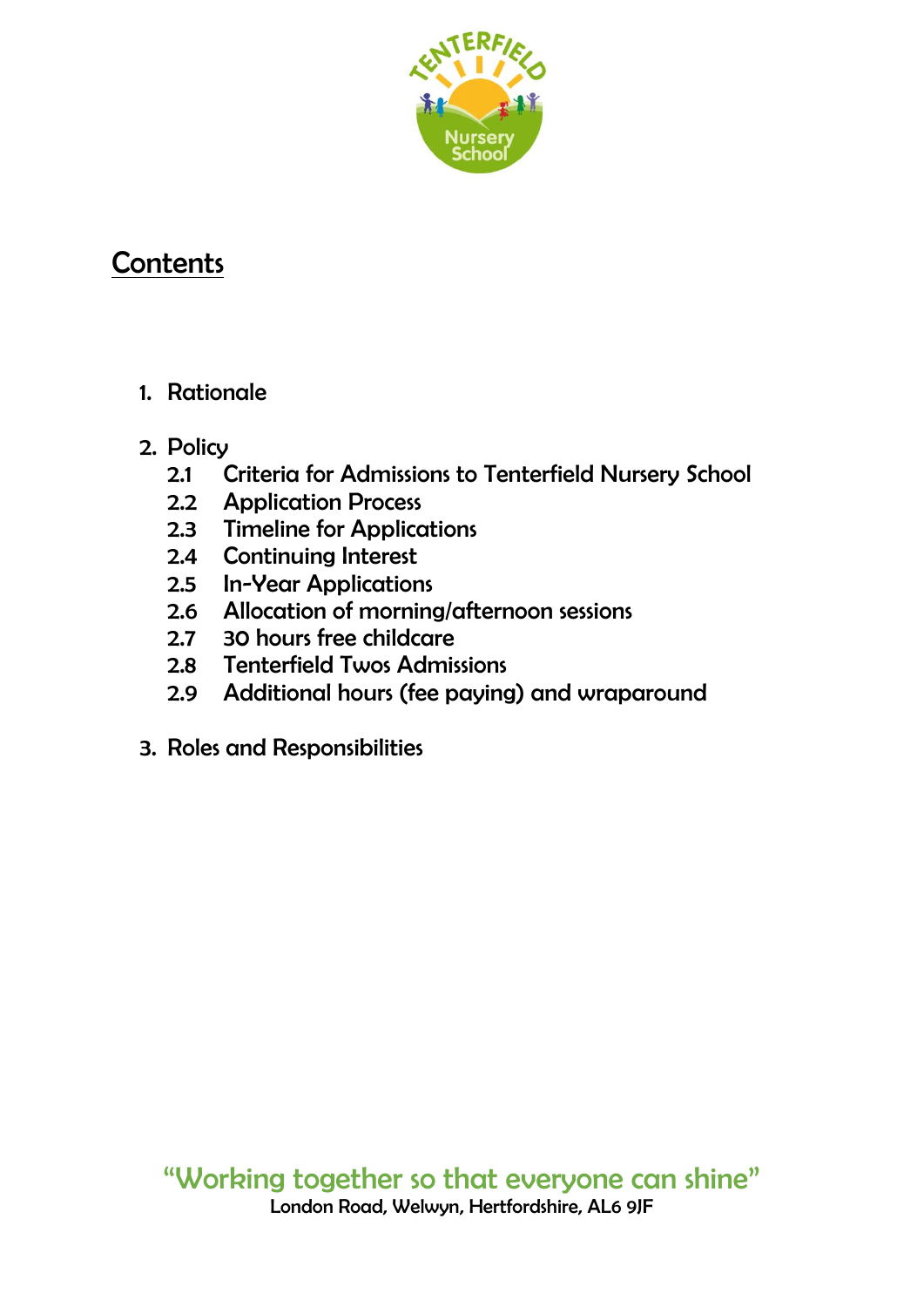

### 1. Rationale

Tenterfield Nursery School aims to provide a fair and transparent admissions system. Tenterfield Nursery School offers high quality, inclusive early years education for families in the local community. Priority for places will be given to children from the local area and those attending our two-year-old provision. Children will however be accepted from other local areas if there are places available.

### 2. Policy for Admissions

As a maintained nursery school we are guided by Hertfordshire County Council admission arrangements but manage our own admissions process. When offering places into our nursery aged key groups  $(3 - 4$  year olds) we give preference to those children attending our two-year-old provision.

At Tenterfield we work to a sessional allocation of 10-13 children in each nursery aged key person group and a sessional allocation of 6-8 children in our two-year-old key person groups.

Children can access a nursery place the term after their 3<sup>rd</sup> birthday and a two-year-old place the term after their 2<sup>nd</sup> birthday.

### 2.1 Criteria for Admissions to Tenterfield Nursery School:

| Children with a Statement of Special Educational Needs: which names the school will<br>be allocated a place in accordance with section 324 of the Education Act 1996. Also<br>children with an Education, Health and Care Plan that names the school.                                     |
|-------------------------------------------------------------------------------------------------------------------------------------------------------------------------------------------------------------------------------------------------------------------------------------------|
| Children looked after and children who were looked after, but ceased to be so<br>because they were adopted (or became subject to a child arrangements order or<br>special guardianship order).                                                                                            |
| A child 'at risk' (or the sibling of a child 'at risk') who is the subject of an inter-agency<br>child protection plan.                                                                                                                                                                   |
| Medical or Social Needs - children from whom it can be demonstrated that they<br>have a particular medical or social need to attend Tenterfield Nursery School<br>(including EYPP, eligible for 2-year-old funding or as verified by a Health Visitor or<br>other relevant professional). |
| Children currently attending our two-year-old provision who will use their full<br>allocation of funded hours                                                                                                                                                                             |
|                                                                                                                                                                                                                                                                                           |

Working together so that everyone can shine

London Road, Welwyn, Hertfordshire, AL6 9JF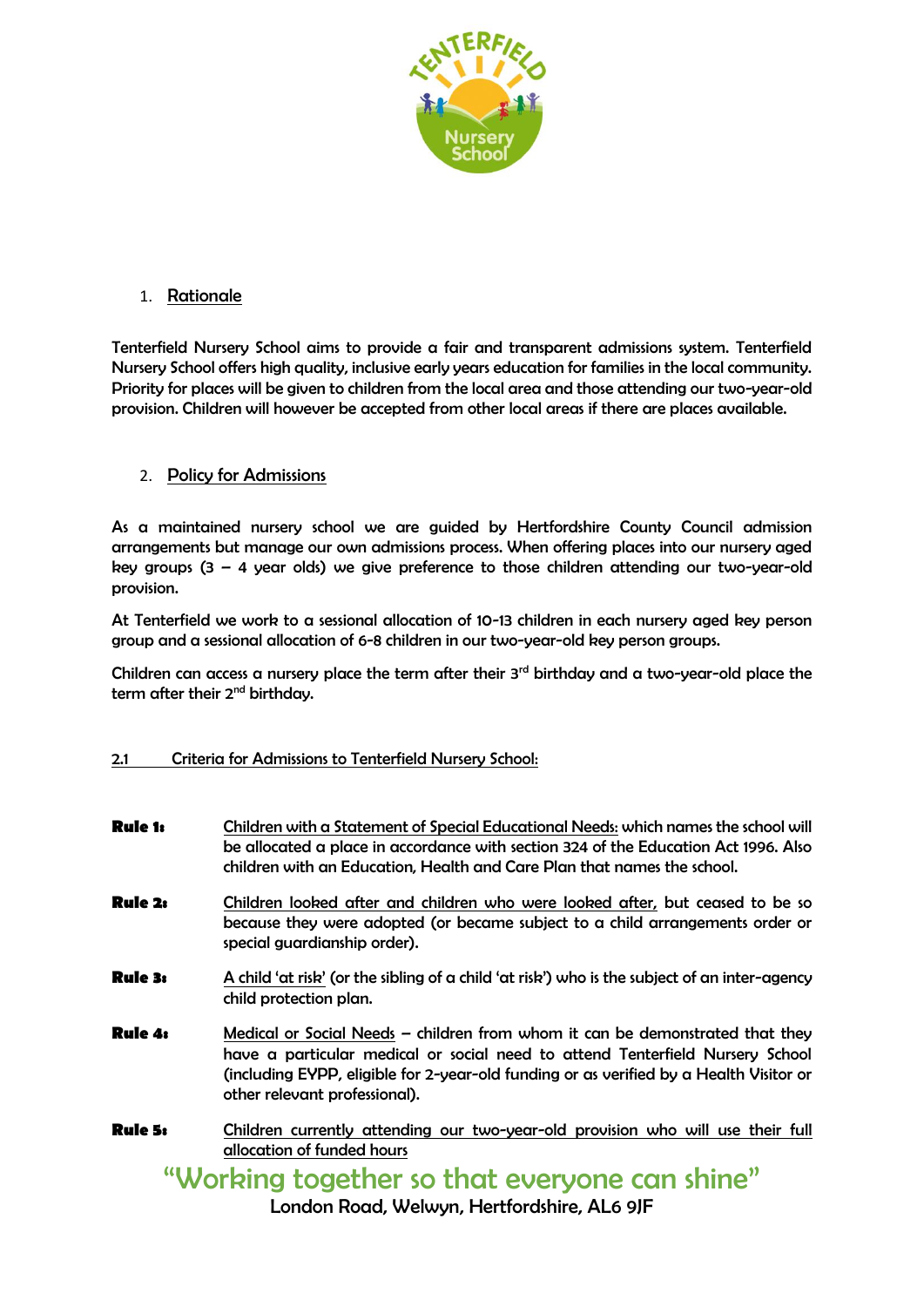

- **Rule 6:** Siblings of children currently on roll at Tenterfield Nursery School at the time of the application.
- **Rule 7:** Children of staff at Tenterfield Nursery School
- **Rule 8:** Children using their full allocation of funded hours two-year-old funding, 15 hour or 30 hour funding.
- **Rule 8:** Child's nearest school children for whom it is their nearest maintained nursery school. We compute distances using a computerised mapping system based on the address of the child's house to the address of the Nursery school.
- **Rule 9**: Any other children

#### 2.2 Application Process

All applications must be made directly to Tenterfield Nursery School using the school's own application form.

Admission forms will need to be completed electronically via our website: [Tenterfield Nursery School](https://tenterfield.herts.sch.uk/about-us/admissions/)  [» Admissions](https://tenterfield.herts.sch.uk/about-us/admissions/)

Children who turn 3 before 31<sup>st</sup> August 2021 are eligible to apply for a place at Tenterfield Nursery School from September 2021.

#### 2.3 Timeline for Applications

We have two admission dates throughout an academic year which are September & January. We may have a very small intake in the summer term but this will only be if there are spaces as the nursery is typically full after Jan places are taken.

We accept late applications, and offers will be made pending available places.

Key dates to note when applying for a place at Tenterfield Nursery School in the academic year 2021/22.

| <b>September applications</b> |                                        |
|-------------------------------|----------------------------------------|
| First week in January         | Online applications open for September |
| Last day of Spring Term       | <b>Applications Close</b>              |
| First week of summer term     | Offer letters sent out.                |

# "Working together so that everyone can shine"

London Road, Welwyn, Hertfordshire, AL6 9JF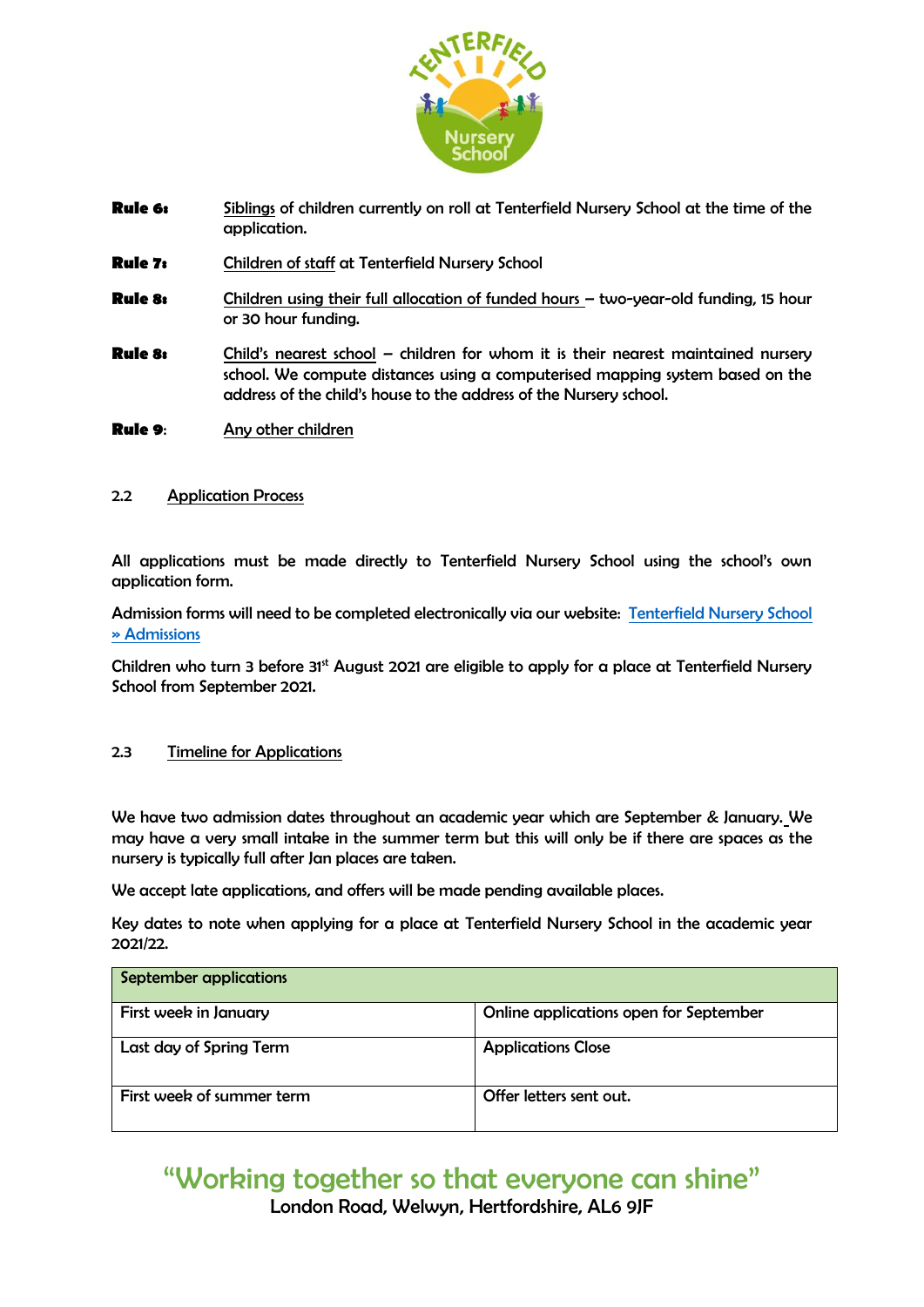

| $3rd$ May 2021 | Last date for accepting nursery place |
|----------------|---------------------------------------|
|                |                                       |

| <b>January Applications</b>        |                                       |  |
|------------------------------------|---------------------------------------|--|
| 1 <sup>st</sup> week in September  | <b>Applications open</b>              |  |
| Last day of Autum Half Term        | <b>Applications Close</b>             |  |
| First week after October half term | Offer letters sent out.               |  |
| 3 <sup>rd</sup> December           | Last date for accepting nursery place |  |

### 2.4 Continuing Interest

In the event of the school being oversubscribed, a continuing interest (CI) list will be maintained by the school. If a place becomes available during the school year, allocation will be made by applying the admissions criteria in section 2.1 to those children on the CI list.

### 2.5 In-Year Applications

Applications may be made throughout the school year and, where there are no applications on the CI list, children will be admitted on roll at the earliest convenient date. If there are no spaces available at the time of application, parents/carers will be offered the opportunity to place their child's name on the continuing interests list (see section 2.4 above).

### 2.6 Allocation of morning/afternoon sessions

A funded 15-hour place is offered over five mornings or five afternoons Monday to Friday term time only.

There is no guarantee that parents will be offered their preferred session and allocation is made subject to availability of places and at the discretion of the Headteacher, taking into consideration:

- The needs of the child
- The needs of working parents

### "Working together so that everyone can shine" London Road, Welwyn, Hertfordshire, AL6 9JF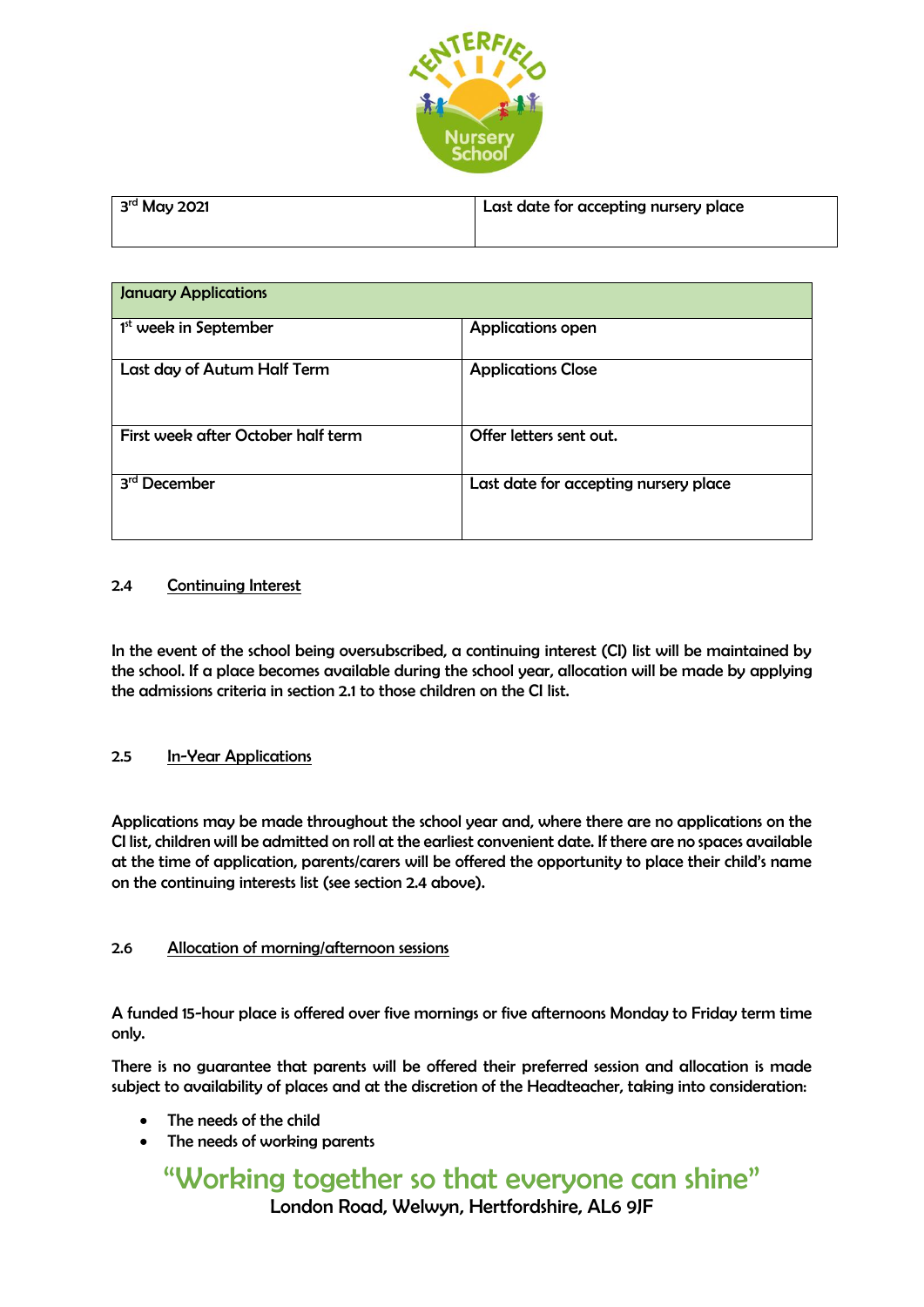

There is no right of appeal once places have been offered.

#### 2.7 30 hours' free childcare

Some children aged 3 and 4 are eligible for an extra 15 hours childcare: this is known as 30 hours' free childcare.

Tenterfield Nursery School is a participating provider and is able to offer a limited number of places to children of families eligible for 30 hours' funded childcare. However, it should be noted that eligibility does not guarantee the offer of a 30 hours' place.

Parents/carers will be asked to indicate whether they are eligible for 30 hours funding when they apply for a nursery place.

A 30 hour place is offered as five sessions across the week term time only. Sessions run Monday to Friday 8.45am to 2.45pm.

Eligibility criteria are shown at<https://www.childcarechoices.gov.uk/> and parents must provide their eligibility code to the Nursery in order to be considered for a 30 hours place. Eligibility is reviewed termly and should a child fall out of eligibility during any term, fees will become payable.

#### 2.8 Tenterfield Two's Admissions

At Tenterfield we offer a combination of funded two-year-old places and fee paying two-year-old places. In order that our admissions are fair and transparent we apply the criteria laid out in section 2.1 which prioritises supporting the most vulnerable in our community to access inclusive and highquality early years education.

Two-year-old applications are accepted all year round, and places are offered on availability at the start of every term. A two-year-old can only be admitted the term after their second birthday.

### 2.9 Additional hours (fee paying) and wraparound

Further wraparound hours can be booked on a fee-paying basis to top up any funded hours a child is entitled to. Those accessing wraparound during the Nursery day will receive their additional hours within our Nursery setting to ensure a seamless link between their funded and fee-paying time at Tenterfield.

# "Working together so that everyone can shine"

London Road, Welwyn, Hertfordshire, AL6 9JF